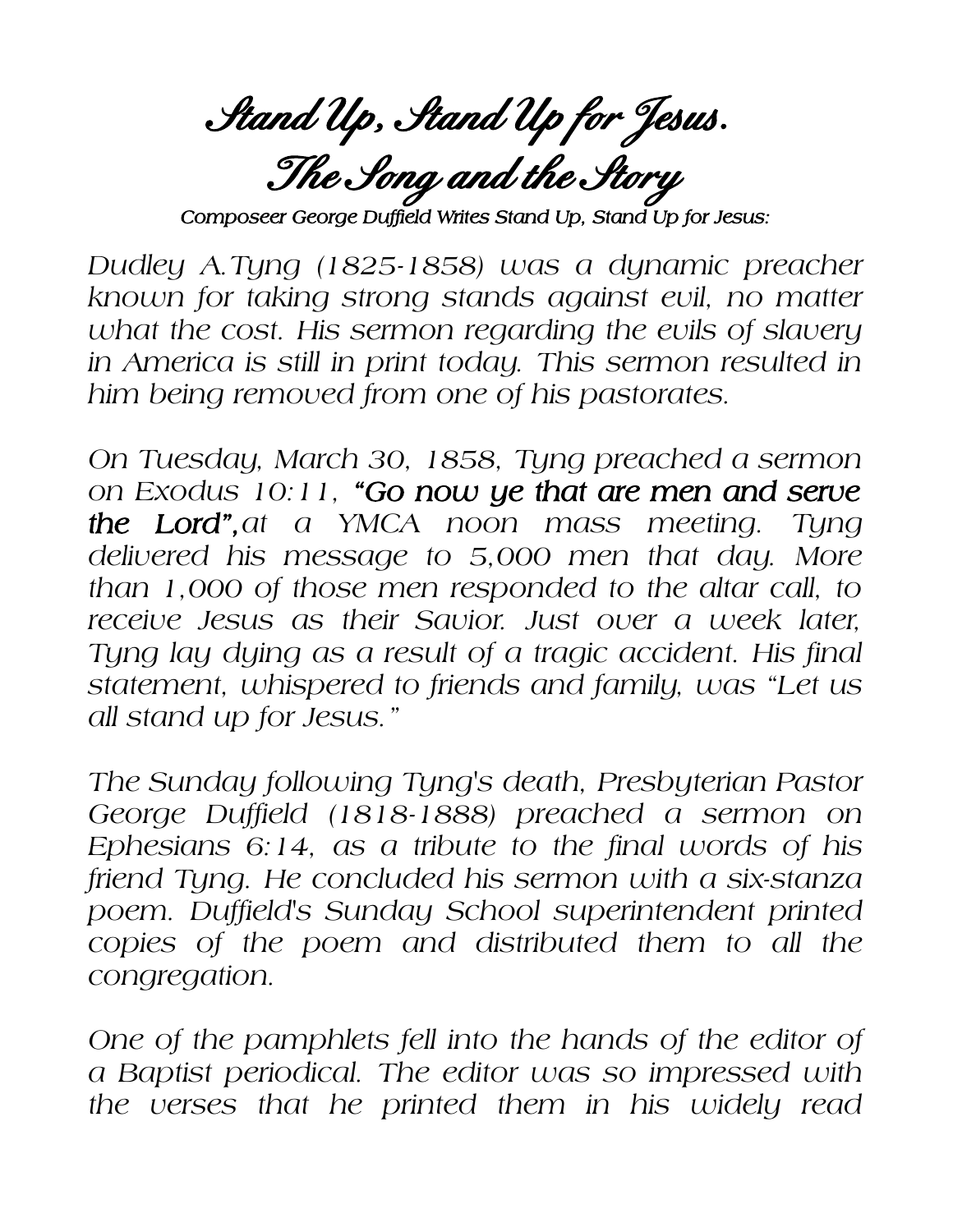*publication. The poem Stand Up, Stand Up for Jesus, has since become one of the most recognized hymns in all English-speaking Christendom.*

*Several melodies have been written for Stand Up, Stand Up for Jesus. The one used in most hymnals today was written by George J. Webb (1803-1907), founder of the Boston Academy of Music.*

Stand Up, Stand Up for Jesus

Stand up, stand up for Jesus, ye soldiers of the cross; Lift high His royal banner, it must not suffer loss. From victory unto victory His army shall He lead, Till every foe is vanquished, and Christ is Lord indeed.

Stand up, stand up for Jesus, the solemn watchword hear; If while ye sleep He suffers, away with shame and fear; Where'er ye meet with evil, within you or without, Charge for the God of battles, and put the foe to rout.

Stand up, stand up for Jesus, the trumpet call obey; Forth to the mighty conflict, in this His glorious day. Ye that are brave now serve Him against unnumbered foes; Let courage rise with danger, and strength to strength oppose.

Stand up, stand up for Jesus, stand in His strength alone; The arm of flesh will fail you, ye dare not trust your own. Put on the Gospel armor, each piece put on with prayer; Where duty calls or danger, be never wanting there.

Stand up, stand up for Jesus, each soldier to his post,